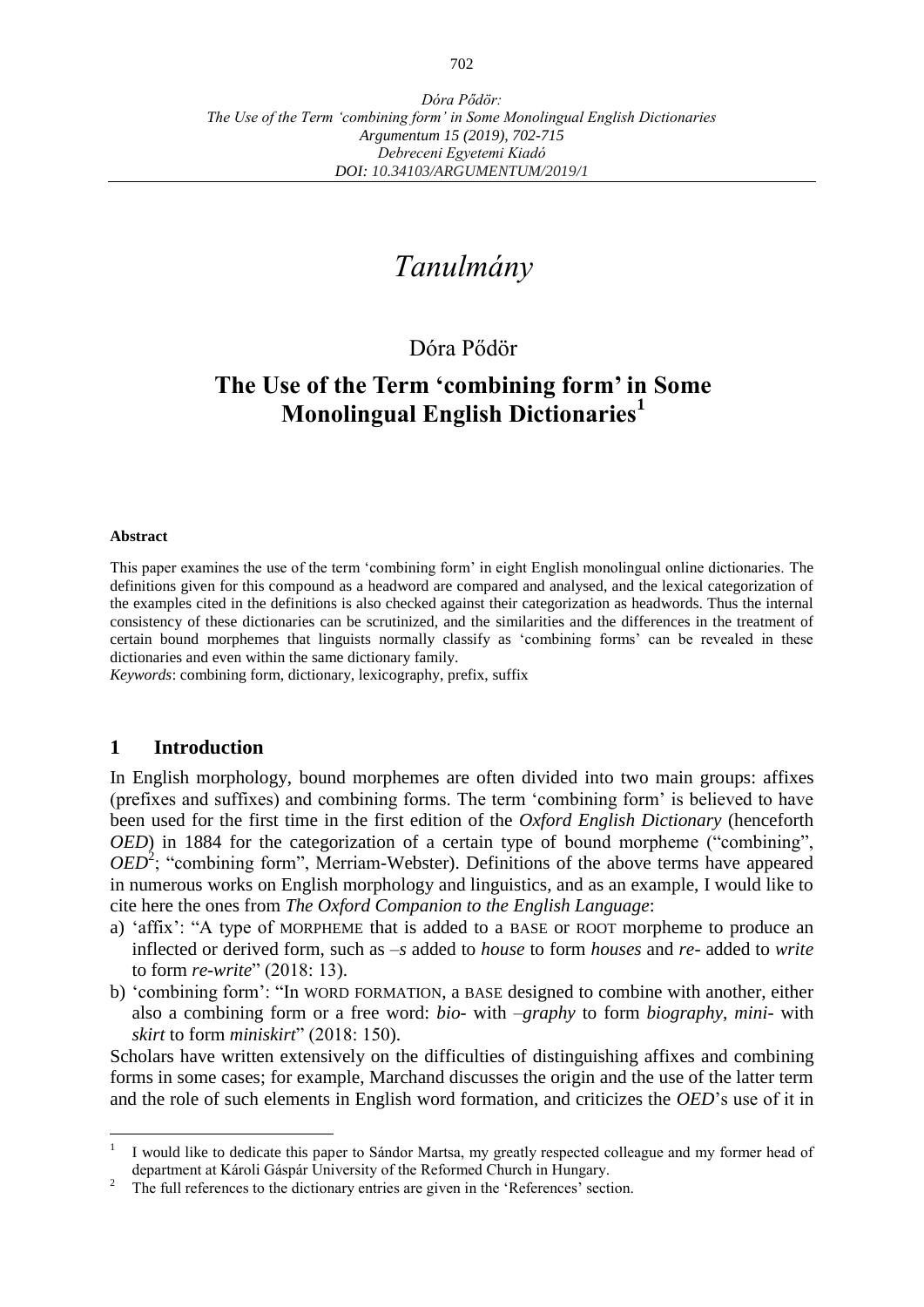some cases (1969: 131-134). However, this paper does not intend to give an overview of these problems. The aim here is to scrutinize the lexicographical use of the term ʻcombining form' in some well-known monolingual English dictionaries.

*The Oxford Companion to the English Language* briefly discusses the use of the term in lexicography, too, and states that "Most dictionaries follow the *OED* in using *combining form (comb. form)* to label such classical elements, but the name is not widely known. In appendices to dictionaries and grammar books, combining forms are often loosely referred to as roots or affixes (…). They are often referred to as affixes because some come first and some come last, but if they were affixes, a word like *biography* would have no base whatever" (2018: 151). This quotation shows that a detailed examination of the use of the term ʻcombining form' in lexicography may prove to be useful.

The following aspects were considered relevant and were thus examined in the course of the research:

- 1. Do these dictionaries have ʻcombining form' as a headword?
- 2. If they do, then how do they define it? What approach is used? Are functional and/or semantic characteristics given?
- 3. What examples are given in the definitions? How are the examples categorized when they appear as headwords? Is the categorization consistent with what is stated about the given example in the definition?
- 4. Which dictionaries distinguish prefixes, suffixes and combining forms, and which ones do not?
- 5. Is the lexicograpical practice consistent in the case of dictionary ʻfamilies'?

#### **2 Dictionaries examined**

Eight online dictionaries were examined:

- 1. The Oxford English Dictionary (*OED*) (oed.com);
- 2. Oxford Dictionaries (oxforddictionaries.com); monolingual English version; henceforth Oxford Dictionaries;
- 3. Oxford Learner's Dictonaries (oxfordlearnersdictionaries.com); the Oxford Advanced Learner's Dictionary; henceforth the *OALD*;
- 4. Merriam-Webster online dictionary [\(www.merriam-webster.com\)](https://www.merriam-webster.com/); henceforth Merriam-Webster;
- 5. Merriam-Webster's Learner's Dictionary [\(www.learnersdictionary.com\)](http://www.learnersdictionary.com/); henceforth Merriam-Webster L;
- 6. Longman Dictionary of Contemporary English [\(www.ldoceonline.com\)](https://www.ldoceonline.com/); henceforth Longman:
- 7. Macmillan Dictionary [\(www.macmillandictionary.com\)](https://www.macmillandictionary.com/); British version; henceforth Macmillan;
- 8. Cambridge Dictionary [\(dictionary.cambridge.org/dictionary/english/\)](https://dictionary.cambridge.org/dictionary/english/); Cambridge Advanced Learner's Dictionary and Thesaurus; henceforth Cambridge.

These dictionaries were chosen because they represent various lexicographical traditions, are among the most often used English monolingual dictionaries by both native speakers and learners, and some have two online versions: one for native speakers and the other one for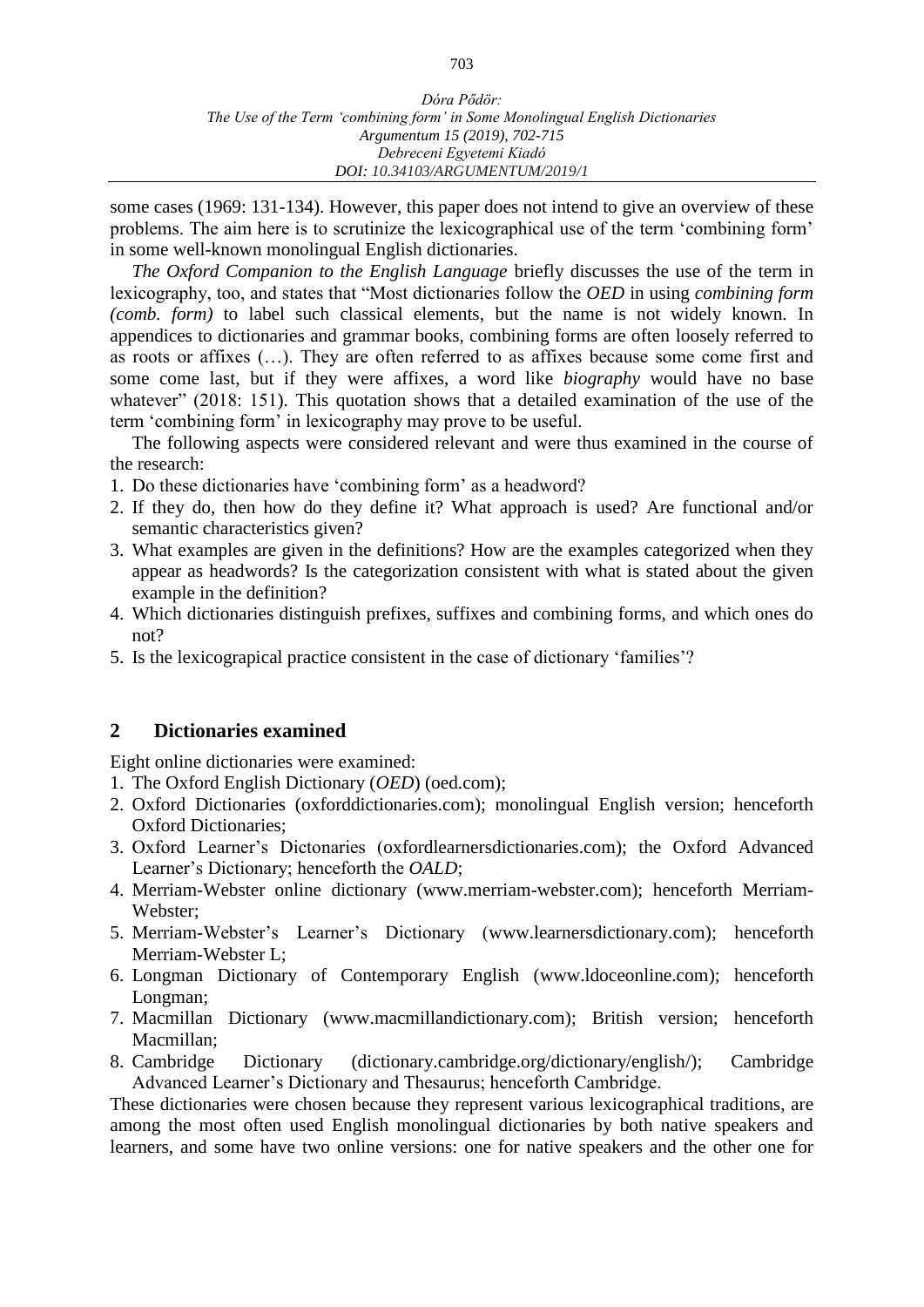learners. Thus comparison could be made between various lexicographical traditions as well as between dictionaries for native speakers and learners.

#### **3 ʻcombining form' as a headword**

All the examined dictionaries have ʻcombining form' as a headword in an entry, with the exception of the *OED*. This is all the more suprising, as this term was used for the first time in this dictionary in 1884 ("combining, n", *OED*). ʻcombining form' is listed as a compound in the entry for "combining", noun. It does not provide a definition, but refers the user to the second of the two quotations given as illustrative examples, which is a definition from B. Bloch & G. L. Trager's *Outline of linguistic analysis*, published in 1942. This quotation will be discussed later. (The first quotation is that of the first attestation from 1884.) Note, however, that this entry was first published in 1891, and it has not been fully updated since then (ibid).

#### **4 Labels used in the entries**

| <b>Dictionary</b>          | Label       |
|----------------------------|-------------|
| OED                        |             |
| <b>Oxford Dictionaries</b> | grammar     |
| OALD                       | grammar     |
| Merriam-Webster            |             |
| Merriam-Webster L          | linguistics |
| Longman                    | technical   |
| Macmillan                  | linguistics |
| Cambridge                  | specialized |

*Table 1. Labels used in the entry for ʻcombining form'*

As can be seen above, only the *OED* and the version of Merriam-Webster meant for native speakers use no label for this compound, while all the other dictionaries do indicate that this lexical item belongs to some special field. The field itself is specified in Oxford Dictionaries and *OALD* (grammar), Merriam-Webster L and Macmillan (linguistics), but a more general label is used in Longman (technical) and Cambridge (specialized).

#### **5 Analysis of the definitions**

The definitions of ʻcombining form' in the examined dictionaries are given below, and are followed by a short analyis.

1. As mentioned above, instead of its own definition, the *OED* refers the user to the second illustrative quotation, which is the following: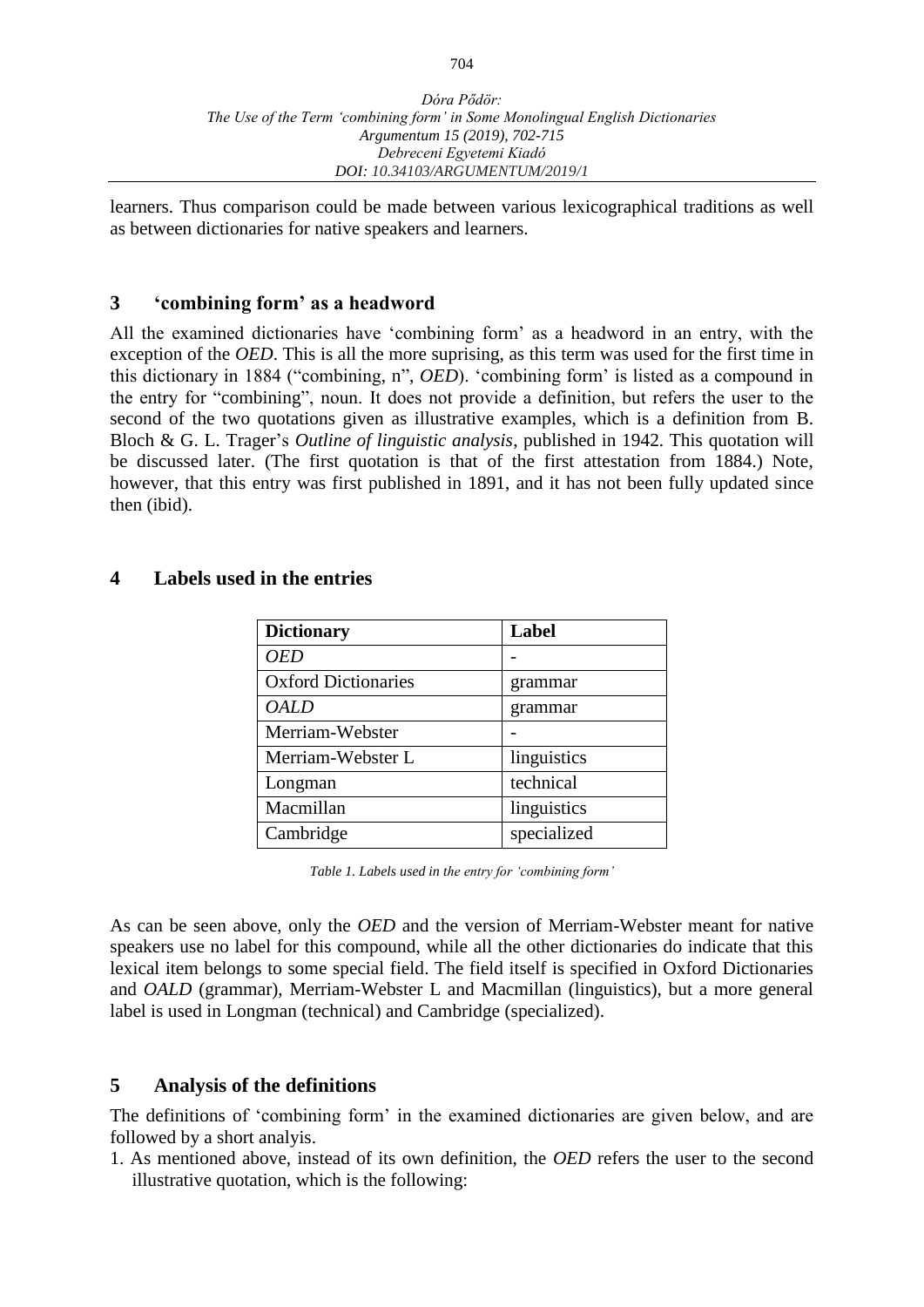In Latin and other languages, many words have a special combining form which appears only in compounds (or only in compounds and derivatives)... The foreign-learned part of the English vocabulary also shows a number of special combining forms; cf. *electro-*, combining form of *electric*, in such compounds as *electromagnet*. (B. Bloch & G. L. Trager, *Outline of linguistic analysis*, published in 1942, p. 66 – cited in *OED*, "combining, n").

2. Oxford Dictionaries has the following definition: "A form of a word normally used in compounds in combination with another element to form a word (e.g. Anglo- 'English' in Anglo-Irish, bio- 'life' in biology, -graphy 'writing' in biography)" ("combining form", Oxford Dictionaries).

An explanatory note on usage is also added:

In this dictionary, combining form is used to denote an element that contributes to the particular sense of words (as with bio- and -graphy in biography), as distinct from a prefix or suffix that adjusts the sense of or determines the function of words (as with un-, -able, and -ation) (ibid.).

- 3. The *OALD* gives the following definition: "a form of a word that can combine with another word or another combining form to make a new word, for example *techno-* and *-phobe* in *technophobe*" ("combining form", *OALD*).
- 4. Merriam-Webster contains the longest discussion of this term:

a linguistic form that occurs only in compounds or derivatives and can be distinguished descriptively from an affix by its ability to occur as one immediate constituent of a form whose only other immediate constituent is an affix (such as *cephal-* in *cephalic*) or by its being derived from an independent word (such as *electro*- representing *electric* in *electromagnet* or *para-* representing *parachute* in *paratrooper*) or can be distinguished historically from an affix by the fact that it is borrowed from another language in which it is descriptively a word or a combining form (such as French *mal* giving English *mal-* in *malodorous*)" ("combining form", Merriam-Webster).

Then an even longer explanation follows with the title "What are prefixes, suffixes, and combining forms?" (ibid.) After explaining what prefixes, suffixes and infixes are, the editors of the dictionary elaborate on combining forms in the following way:

A *combining form* is a form of a word that only appears as part of another word. There are a number of kinds of combining forms, each classified by what kind of word results when the form is used. For example, *-wise* in *clockwise* is an adverb combining form; *-like* in *birdlike* is an adjective combining form; *-graph* in *photograph* is a noun combining form; and *-lyze* in *electrolyze* is a verb combining form. Combining forms are similar to affixes but can have a bit more lexical substance to them. Unlike affixes, combining forms are substantial enough to form a word simply by connecting to an affix, such as when the combining form *cephal-* joins with the suffix *-ic* to form *cephalic*. A combining form can also differ from an affix in its being derived from an independent word. For example, *para-* is a combining form in the word *paratrooper* because in that word it represents the word *parachute*. *Para-* is a prefix, however, in the words *paranormal* and *paramedic*. A combining form can also be distinguished historically from an affix by the fact that it is borrowed from another language in which it is descriptively a word or a combining form, such as the French *mal* giving English the *mal-* in *malfunction*" (ibid.).

Last, the first known appearance of the term (1884) is given (ibid.).

5. Merriam-Webster L gives a much shorter definition: "a form of a word (such as *electro-* in *electromagnetic* or *mal-* in *malodorous*) that only occurs as a part of other words" ("combining form", Merriam-Webster L).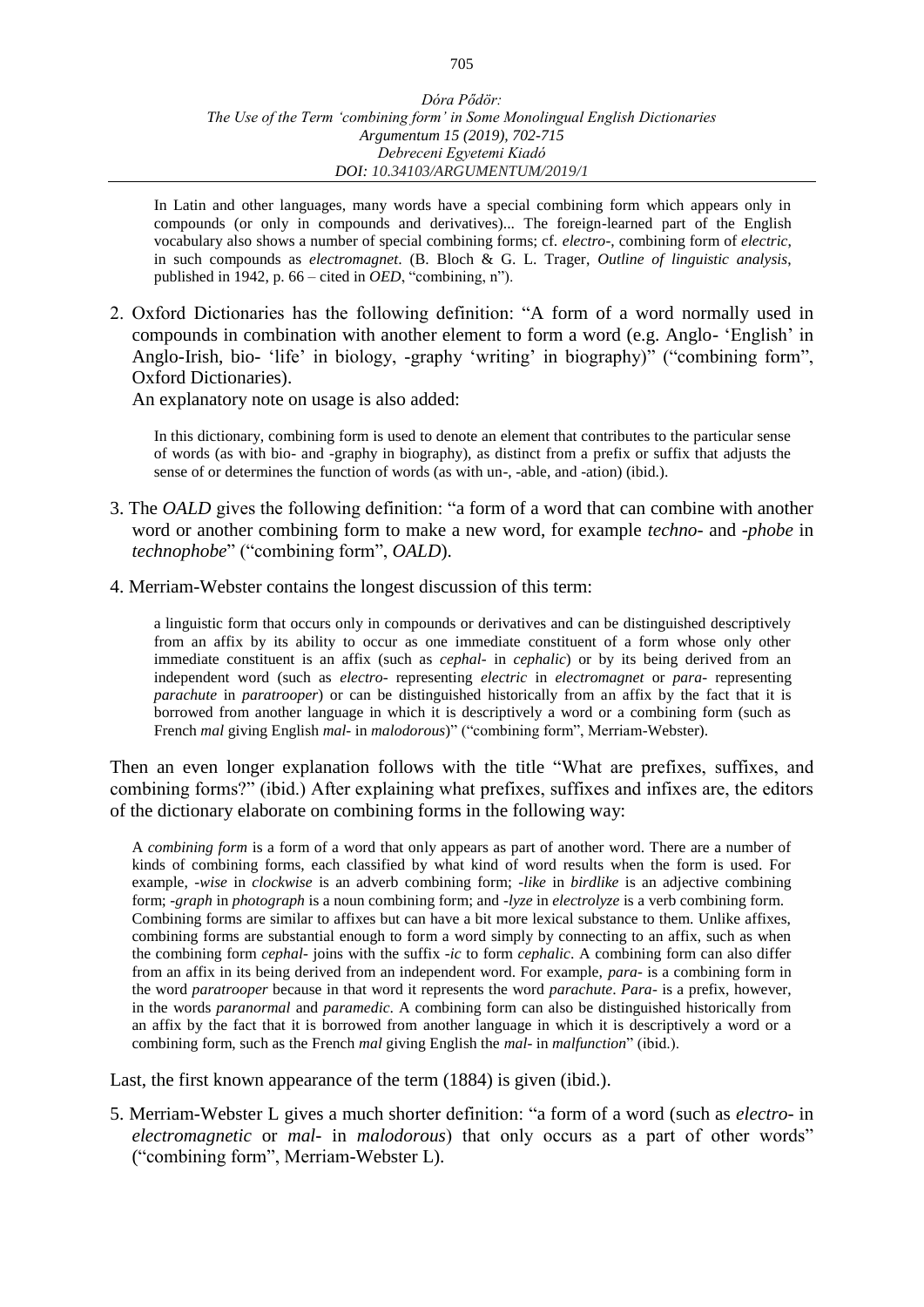- 6. In Longman, we can find the following: "a [word](https://www.ldoceonline.com/dictionary/word) that is [combined](https://www.ldoceonline.com/dictionary/combine) with another word or another combining [form](https://www.ldoceonline.com/dictionary/form) to make a new word, for [example](https://www.ldoceonline.com/dictionary/example) 'Anglo', meaning 'English', in the word 'Anglo-American'" ("combining form", Longman).
- 7. Macmillan has the following definition: "a form of a [word](https://www.macmillandictionary.com/dictionary/british/word_1) that has its own [meaning](https://www.macmillandictionary.com/dictionary/british/meaning_1) but is [used](https://www.macmillandictionary.com/dictionary/british/used) only in [combination](https://www.macmillandictionary.com/dictionary/british/combination) with other [words](https://www.macmillandictionary.com/dictionary/british/word_1) to [make](https://www.macmillandictionary.com/dictionary/british/make_1) [new](https://www.macmillandictionary.com/dictionary/british/new) [words,](https://www.macmillandictionary.com/dictionary/british/word_1) for [example](https://www.macmillandictionary.com/dictionary/british/example) **[-footed](https://www.macmillandictionary.com/dictionary/british/foot_2)** in 'a **four[-footed](https://www.macmillandictionary.com/dictionary/british/foot_2)** [animal'](https://www.macmillandictionary.com/dictionary/british/animal_1)" ("combining form", Macmillan).
- 8. And finally, in Cambridge we can find the following: "a word or [group](https://dictionary.cambridge.org/dictionary/english/group) of [letters](https://dictionary.cambridge.org/dictionary/english/capital) that is [added](https://dictionary.cambridge.org/dictionary/english/add) to the [beginning](https://dictionary.cambridge.org/dictionary/english/beginning) or end of words to [change](https://dictionary.cambridge.org/dictionary/english/change) or [add](https://dictionary.cambridge.org/dictionary/english/add) [meaning:](https://dictionary.cambridge.org/dictionary/english/meaning) The [combining](https://dictionary.cambridge.org/dictionary/english/combine) [form](https://dictionary.cambridge.org/dictionary/english/form) "Anglo" [combines](https://dictionary.cambridge.org/dictionary/english/combine) to make [various](https://dictionary.cambridge.org/dictionary/english/various) words, [including](https://dictionary.cambridge.org/dictionary/english/include) [Anglo-American](https://dictionary.cambridge.org/dictionary/english/anglo-american) and Anglophile" ("combining form", Cambridge).

Note that if the definition simply states that a combining form can only occur as part of a word, then it will not be analysed here, as this is simply stating the fact that such lexical items are bound morphemes. It is worth noting that Longman and Cambridge identify combining forms as ʻwords'; Cambridge even states that it is a "group of letters" ("combining form", Cambridge). In my opinion, the least helpful of the definitions are those of Longman and Cambridge: if, for example, according to Longman, a combining form is "a [word](https://www.ldoceonline.com/dictionary/word) that is [combined](https://www.ldoceonline.com/dictionary/combine) with another word or another combining [form](https://www.ldoceonline.com/dictionary/form) to make a new word" ("combining form", Longman), then what is the difference between a ʻword' and a ʻcombining form'? As words are free forms, and combining forms are bound morphemes, this very important property of these lexical items is not stated in these two dictionaries; rather, they seem to imply that they have the same characteristics as ʻwords'.

#### *5.1 Formal approach*

It can be seen from the definitions that almost all of them contain some information about the combinational properties of combining forms: it appears only in compounds and derivatives (*OED*); is used in compounds combined with another element (Oxford Dictionaries); appears together with another word or another combining form (*OALD*); can form a word together with an affix (Merriam-Webster); combines with another word or another combining form (Longman); can only be used in combination with other words (Macmillan); is added to the beginning or end of words (Cambridge).

#### *5.2 Semantic approach*

Only three of the dictionaries make a reference to the semantic properties of combining forms. (Note that if a dictionary states that combining forms change the meaning of the word they are added to, this aspect will not be commented upon here.) Macmillan notes that such an element is "a form of a [word](https://www.macmillandictionary.com/dictionary/british/word_1) that has its own [meaning"](https://www.macmillandictionary.com/dictionary/british/meaning_1) ("combining form", Macmillan). Merriam-Webster's description, according to which "Combining forms are similar to affixes but can have a bit more lexical substance to them. Unlike affixes, combining forms are substantial enough to form a word simply by connecting to an affix," ("combining form", Merriam-Webster), is quite intriguing. One wonders what is meant by "a bit more lexical substance"? Perhaps it is Oxford Dictionaries which presents the most interesting reference to the semantic content of combining forms, as it tries to compare it to that of affixes: a "combining form is used to denote an element that contributes to the particular sense of words (as with bio- and graphy in biography), as distinct from a prefix or suffix that adjusts the sense of or determines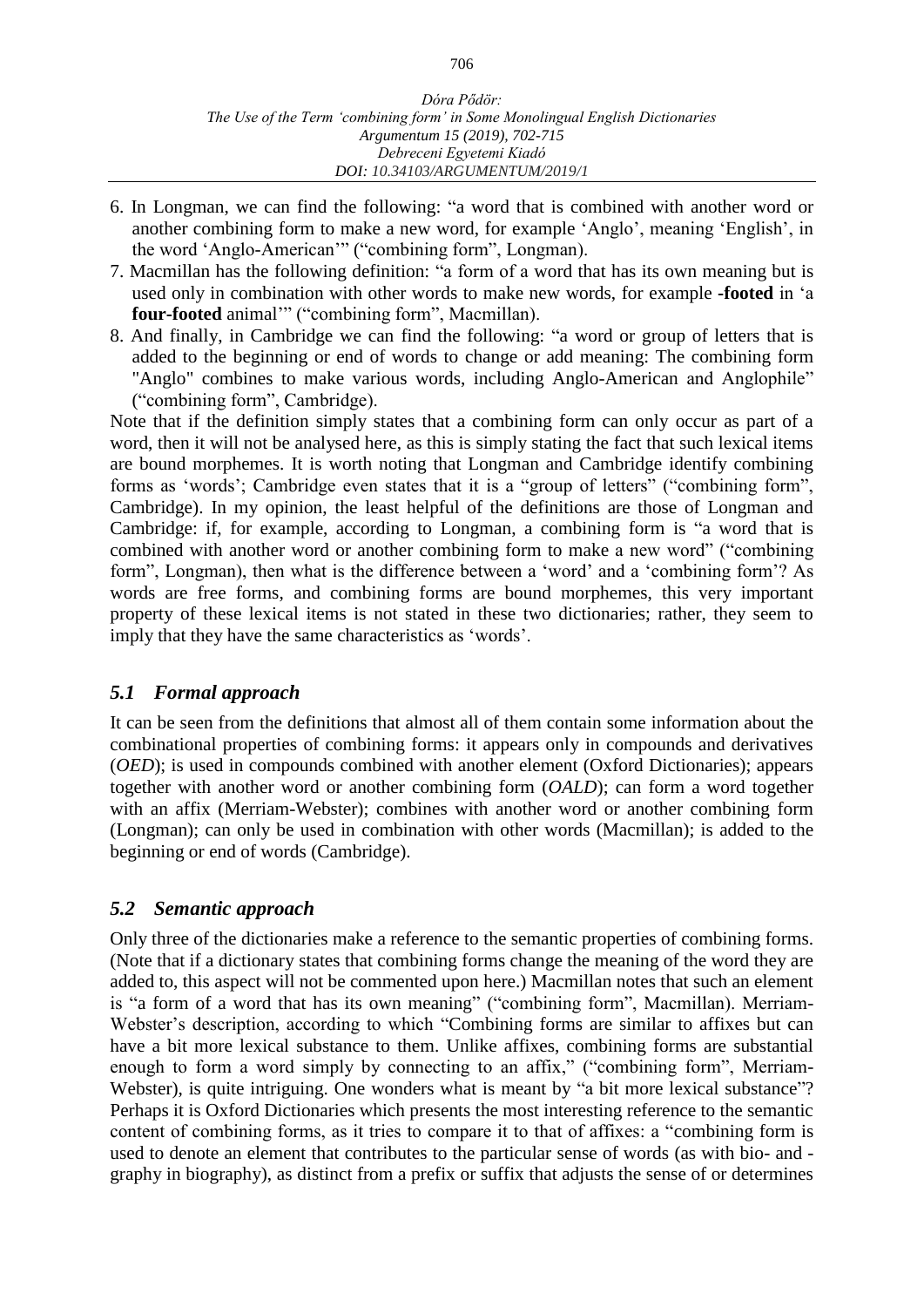the function of words". This explanation seems to suggests that prefixes modify the sense of the words they are attached to (perhaps like in *happy-unhappy* and *do-redo*) and suffixes, while also modifying the meaning, also determine the lexical category of the new word (e.g. *happy-happily, derive-derivation,* etc.); and that the semantic effect of combining forms is somewhat different in nature from those of prefixes and suffixes.

#### *5.3 Origin and function in word formation*

Only Merriam-Webster discusses the possible origin of combining forms. According to this dictionary, they can be derived from an independent word or can be borrowed from another language in which they function either as words or combining forms ("combining form", Merriam-Webster). It is also in this dictionary that combining forms that are added to the end of a word or another combining form are subcategorized according to whether they form verbs, nouns, adjectives or adverbs (ibid.).

#### **6 Examples in the definitions**

This section intends to compare theory and practice in the dictionaries by testing the examples given in the definitions against their classification as headwords.

The lexicographical classification of the items mentioned as examples in the definitions is the following: *aero*- and *electro*- (*OED*), *Anglo*-, *bio*- and -*graphy* (Oxford Dictionaries), and *techno*- and -*phobe* (*OALD*) are categorized as combining forms. (Note that the examples given in the definitions are different in all the dictionaries belonging to the Oxford ʻfamily'.) In Merriam-Webster *cephalo*-, *electro*-, *para*- and *mal*- are all classified as combining forms, and -*wise*, -*like*, -*graph*, and -*lyze* are all categorized as a certain type of combining form, as discussed in the quotation above. In Merriam-Webster L's definition, only two of the examples mentioned in the larger Merriam-Webster's dictionary are given here: *electro*- and *mal*-, and they are both classified as combining forms. Thus these dictionaries are consistent in the treatment of these elements. However, according to both Longman and Cambridge, *Anglo*- is a prefix, which contradicts what they state about it in their definition of ʻcombining form' ("Anglo-", Longman; "Anglo-", Cambridge). Finally, in Macmillan, there is no separate entry for -*footed*, thus we can not learn what the lexicographers' opinion is. This means that there is a contradiction in Longman and Cambridge as far as the examples cited for combining forms and their actual classification as headwords is concerned, while Macmillan does not even have -*footed* as a headword.

#### **7 ʻcombining form' as a lexical category: Classification of all the examples in all of the examined dictonaries**

The dictionary classification of all the examples given in the definitions and explanations in all the examined dictionaries was also looked at, and the results are presented in the table below.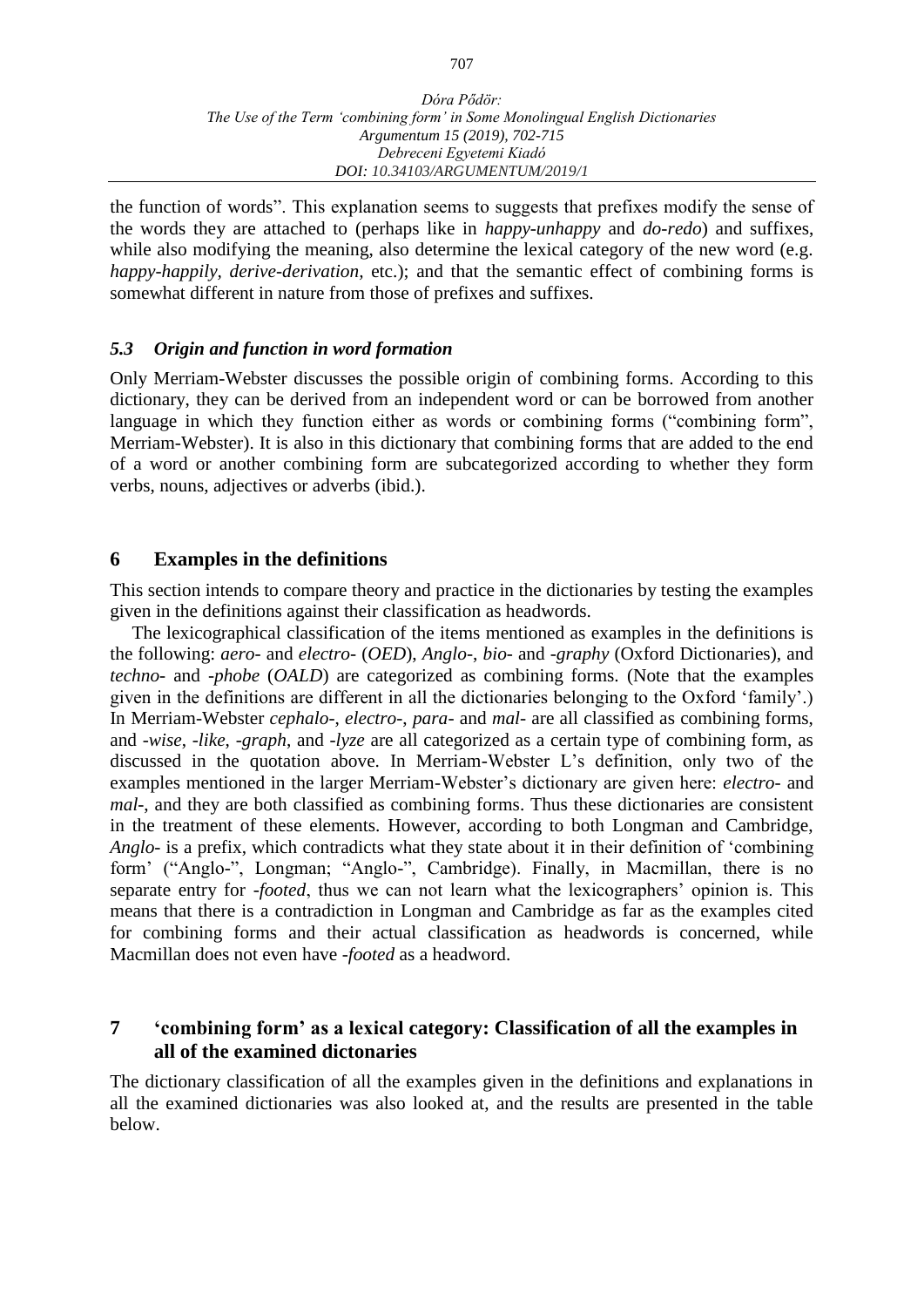*Dóra Pödör: The Use of the Term ʻcombining form' in Some Monolingual English Dictionaries Argumentum 15 (2019), 702-715 Debreceni Egyetemi Kiadó DOI: 10.34103/ARGUMENTUM/2019/1*

| <b>Dictionary</b>             | aero- | $Anglo-$ | bio-  | $cephal-4$ | electro-                 | -footed                       | -graph                   | -graphy                  | $-like$  | $-lyze$                  | mal-  | para-              | $-phobe$ | techno- | $-wise$   |
|-------------------------------|-------|----------|-------|------------|--------------------------|-------------------------------|--------------------------|--------------------------|----------|--------------------------|-------|--------------------|----------|---------|-----------|
| <b>OED</b>                    | c.f.  | c. f.    | c. f. | c.f.       | c. f.                    | $\overline{adj}$ <sup>6</sup> | c. f.                    | c. f.                    | suff.    | c. $f'$                  | pref. | pref.<br>$+$ c. f. | c. f.    | c. f.   | c. f.     |
| Oxford<br><b>Dictionaries</b> | c.f.  | c. f.    | c. f. | c.f.       | c. f.                    | adj.                          | c. f.                    | c.f.                     | c. f.    | $\overline{\phantom{a}}$ | c.f.  | pref.              | c. f.    | c. f.   | suff.     |
| <b>OALD</b>                   | c. f. | c. f.    | c. f. |            | c. f.                    | $\overline{\phantom{0}}$      | $\overline{\phantom{0}}$ | c. f.                    | c. f.    | $\overline{\phantom{a}}$ | c. f. | pref.              | c. f.    | c. f.   | suff.     |
| Merriam-<br>Webster           | c. f. | c. f.    | c. f. | c.f.       | c. f.                    | adj.                          | n. c. f.                 | n. c. f.                 | a. c. f. | v. c. f.                 | c. f. | pref.<br>$+ c. f.$ | n. c. f. | c. f.   | ad. c. f. |
| Merriam-<br>Webster L         | c.f.  | c. f.    | c. f. |            | c. f.                    | adj.                          | n. c. f.                 | n. c. f.                 | a. c. f  |                          | c.f.  | pref.<br>$+ c. f.$ | n. c. f. | c. f.   | c. f.     |
| Longman                       | pref. | pref.    | pref. |            | pref.                    | $\overline{\phantom{a}}$      | $\overline{\phantom{0}}$ | suff.                    | suff.    | $\overline{\phantom{a}}$ | pref. | pref.              | suff.    | pref.   | suff.     |
| Macmillan                     | pref. | pref.    | pref. |            | $\overline{\phantom{a}}$ | $\overline{\phantom{0}}$      | $\overline{\phantom{0}}$ | $\overline{\phantom{a}}$ | suff.    | $\overline{\phantom{a}}$ | pref. | pref.              | suff.    | pref.   | suff.     |
| Cambridge                     | pref. | pref.    | pref. |            | $\overline{\phantom{0}}$ | suff.                         | $\overline{\phantom{0}}$ | $\overline{\phantom{0}}$ | suff.    |                          | pref. | pref.              | suff.    | pref.   | suff.     |

*Table 2. Dictionary classification of all the examples used in the definitions/explanations for ʻcombining form'.*<sup>8</sup>

 $\overline{3}$ <sup>3</sup> Under *aer*- in Merriam-Webster. The references to all the entries in all the dictionaries can be found in the 'References' section.

<sup>&</sup>lt;sup>4</sup> Under *cephalo*- in the *OED* and Oxford Dictionaries.

<sup>5</sup> Under *electr-* in Merriam-Webster and Merriam-Webster L.

Under *footed* in Oxford Dictionaries and Merriam-Webster.

<sup>&</sup>lt;sup>7</sup> With the spelling *-lyse*.

Abbreviations: c. f. = combining form; pref. = prefix; suff. = suffix; adj. = adjective; n. c. f. = noun combining form; a. c. f. = adjective combining form; v. c. f.  $=$  verb combining form; ad. c. f.  $=$  adverb combining form.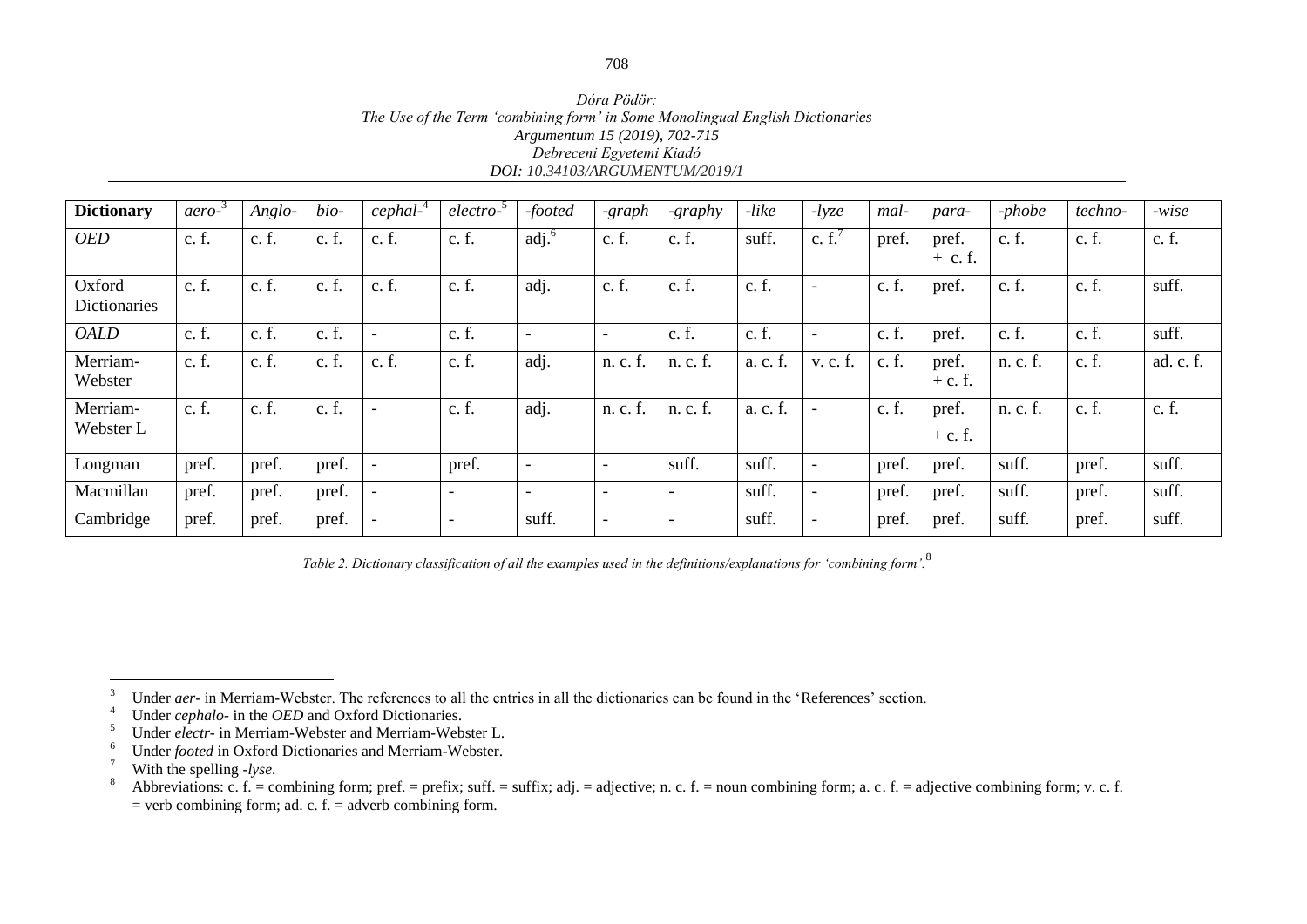a) From the examples above it is obvious that although Longman, Macmillan and Cambridge do have a dictionary entry for ʻcombining form', they do not use this term in their part of speech classification. If the bound morpheme in question is to be attached to the beginning of a word, then it is classified as a prefix; while if it is to be attached to the end of a word, then it is classified as a suffix. The dictionaries belonging to the Oxford and Merriam-Webster ʻfamilies' consistently distinguish prefixes, suffixes and combining forms, although not always in the same way – this is going to be discussed below.

b) –*footed*, which is given in Macmillan as an example of a combining form in the definition of the latter, is classified as an adjective in four of the dictionaries in which it appears (*OED*, Oxford Dictionaries, Merriam-Webster, Merriam-Webster L), and as a suffix in Cambridge.

c) 10 of the discussed lexical items (*aero-, Anglo-, bio-, cephal-, electro-, -graph, -graphy, -lyze, -phobe* and *techno-*) are categorized as combining forms in the dictionaries that use this term.

d) As it has been shown in the section on definitions, Merriam-Webster and Merriam-Webster L classify certain combining forms according to whether a verb, a noun, an adjective or an adverb is formed with their help. Of course, this kind of classification only applies to bound morphemes that can be attached to the end of a word. Of the 6 morphemes categorized as combining forms in Merriam-Webster, the type is given for each. This is also done in the learner's version, with the exception of –*wise*, where it is not specified what lexical category can be formed with this morpheme.

e) The categorization used in Merriam-Webster always agrees with at least one of the Oxford dictionaries (apart from the above-mentioned extra information given in Merriam-Webster in the case of bound morphemes that can be attached to the end of words). It is quite intriguing, however, that the three Oxford dictionaries do not agree on categorization in 4 cases. In the case of –*like* and *mal*-, the *OED* classifies these as suffix and prefix respectively, while the other two Oxford dictionaries consider them to be combining forms. In the case of –*wise*, the situation is the reverse: this is a combining form in the *OED* but a suffix in the other two. Interestingly enough, the entries of –*like* and *mal*- have already been revised in the third edition, thus one cannot say that they contain outdated information; and –*wise* is a new entry from 2010. (The only entries which have not been updated since 1900 are –*graph* and -*graphy*, and since 1933 *cephal*-; moreover, -*lyse* is a new entry from 2016.) The case of *para*- is somewhat special, and it will be discussed in the next paragraph.

f) It can be seen from the data above that while all the five dictionaries have *para*- as a prefix, only three of them (*OED*, Merriam-Webster and Merriam-Webster L) list it as a combining form as well. All three agree on the meaning of the combining form, which indicates something connected to a parachute, and which is different from that of the prefix(es).

*para*- as a prefix appears in the *OED* and Oxford Dictionaries as *para*-<sup>1</sup>and *para*-2 . The meaning of *para*<sup>-2</sup>, 'Forming words with the sense 'protection from ——'.' ("para-, *prefix*<sup>2</sup>", *OED*) is unique to these two dictionaries. This meaning does not appear under *para*- in the other dictionaries. As would be expected because of their size and scope, the *OED* and Merriam-Webster give the greatest number of meanings for this prefix under *para*<sup>-1</sup> in the *OED* and under *para*- in Merriam-Webster. The meanings mostly overlap between the two dictionaries, the most frequent ones being ʻbeyond, beside, parallel to', which also appear in the other Oxford and Merriam-Webster dictionaries. ("para-", Merriam-Webster, "para-", Merriam-Webster L, "para-", *OALD*, "para-<sup>1</sup>", *OED*, "para-<sup>1</sup>", Oxford Dictionaries.) (It is not the intention of this paper to analyse the similarities and the differences in the definitions and the sense structure.)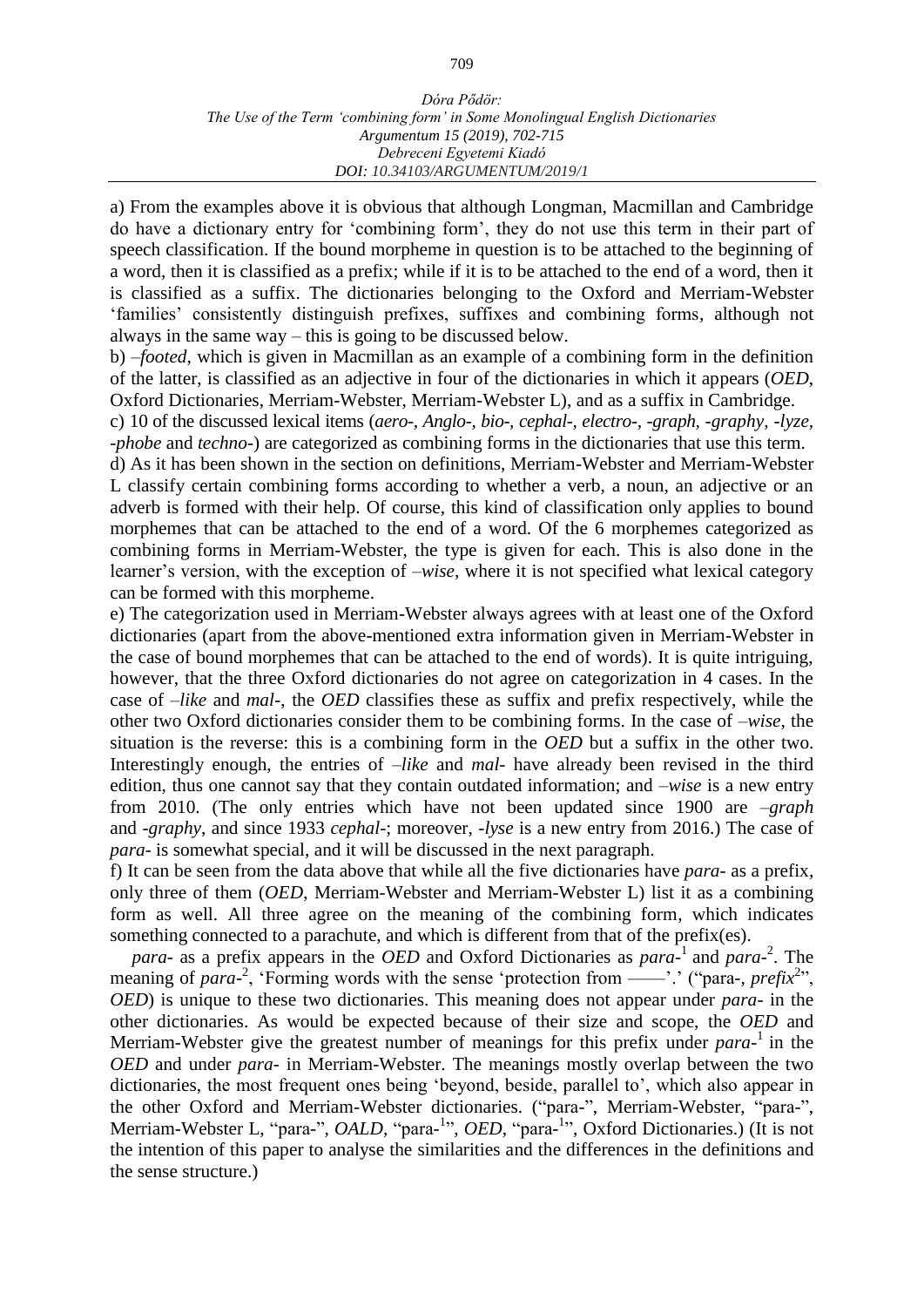As far as the other dictionaries are concerned, one of the meanings of the prefix *para*- in Longman and Macmillan is identical with that of the combining forms presented above: ʻrelating to [parachutes'](https://www.ldoceonline.com/dictionary/parachute) ("para-", Longman), and [ʻinvolving](https://www.macmillandictionary.com/dictionary/british/involve) the use of a [parachute'](https://www.macmillandictionary.com/dictionary/british/parachute_1) ("para-", Macmillan).

#### **8 Conclusion**

The evidence presented above reflects theoretical uncertainty concerning the meaning and lexicographical use of the term ʻcombining form', and the examples given for it. While all the examined dictionaries (with the exception of the *OED*) do list this compound as a headword, their definitions overlap only partly, and the examples they provide in the definitions also vary from dictionary to dictionary. As far as consistency within a given dictionary is concerned, three of the dictionaries (Longman, Macmillan and Cambridge) do define what a combining form is, however, they do not use this category in the lexical categorization of their headwords, and the examples they give in the entry for ʻcombining form' are either classified as prefixes (*Anglo*-) or do not appear as a headword at all (-*footed* in the case of Macmillan). While both the Oxford and the Merriam-Webster dictionaries do distinguish between prefixes and suffixes on the one hand and combining forms on the other, still, even the small set of examples examined showed that the two dictionary families do not fully agree on classification in some cases. Apart from the fact that, as mentioned above, Merriam-Webster subcategorizes final combining forms according to which lexical category the newly created word will belong to, of the 15 bound morphemes examined, Merriam-Webster did not have the same categorization for one item, -*wise*, as Oxford Dictionaries and the *OALD* (disregarding *para*- and the elements that do not occur in these two Oxford dictionaries). When comparing it with the *OED*, the differences are present for two bound morphemes (-*like* and *mal*-), however, -*wise* is classified as a combining from in both Merriam-Webster and the *OED*. Merriam-Webster and the learner version differ only in the case of -*wise*, because in the former work -*wise* is denoted as an adverb combining form, whiled in the latter simply as a combining form. Finally, when it comes to the Oxford dictionaries, Oxford Dictionaries and the *OALD* agree in categorization if the given lexical item appears in both dictionaries; however, they differ from the *OED* in the case of three bound morphemes (-*like*, *mal*and -*wise*). As noted earlier, this is all the more suprising as these three entries have either been recently updated in the *OED* or are new ones, so they are not outdated; one would thus expect complete overlap within the same dictionary family.

The apparent lack of uniformity in the lexicographical use of the term ʻcombining form' in the eight examined dictionaries, and the discrepancy between its existence as a headword on its own with an explanation that would entail its lexicographical use, and the fact that this is not followed in three of the dictionaries, might cause confusion for the users. Of course, in some cases the borderline between a bound morpheme behaving as a prefix/suffix or combining form may be blurred; however, I believe that lexicographers should clearly explain the choices that they make. Another question that can be raised is whether the threefold distinction between prefix, suffix and combining form is really necessary in a learner's dictionary – especially if, for example, in a printed dictionary the headword is classified as a combining form, but then it is listed among the prefixes and suffixes in the appendices (an example for this is the 7th edition of the *OALD*). I believe that research into dictionary use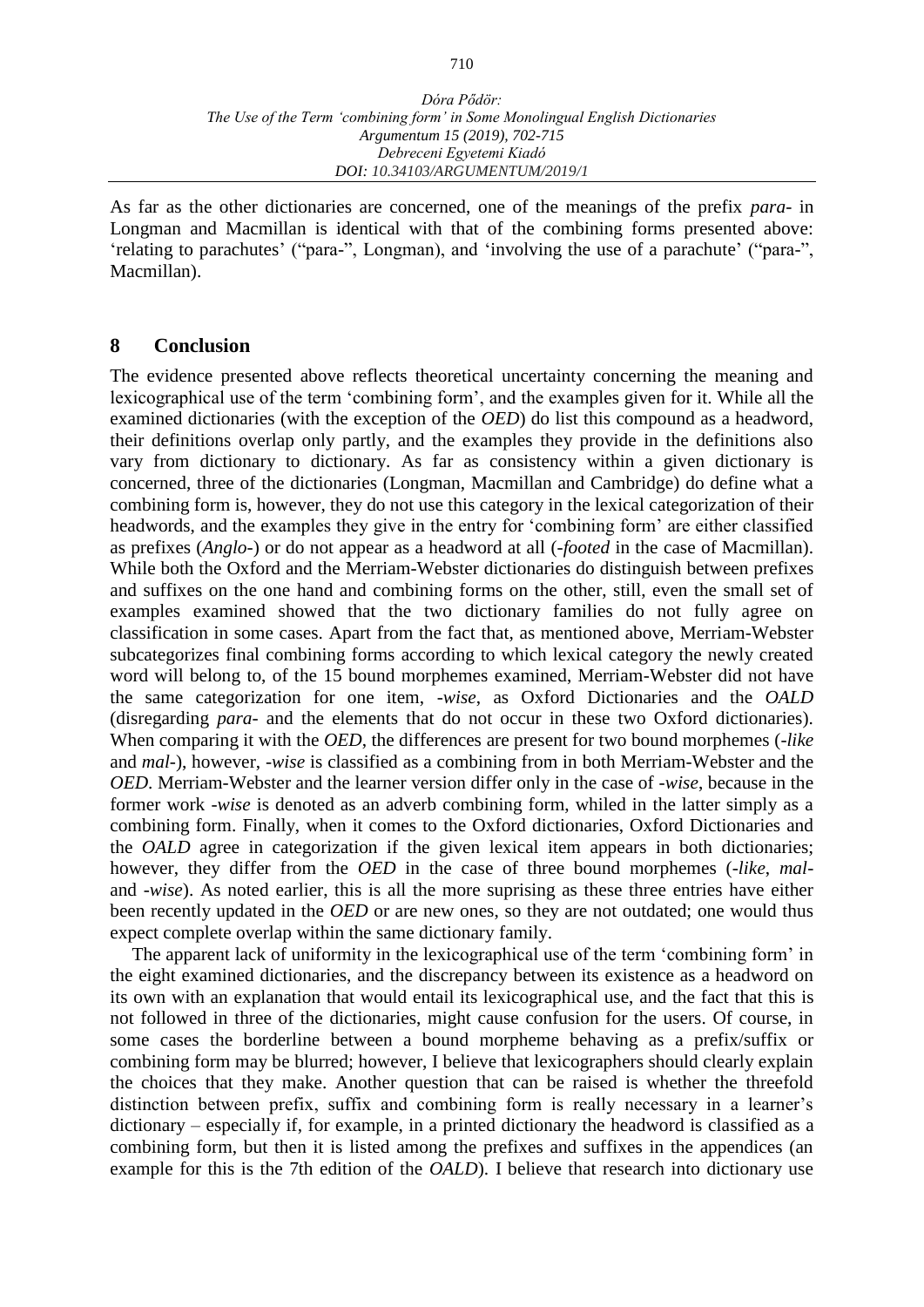focussing on the way users deal with the information given on lexical categories could help to give an answer to this question.

#### **References**

#### *Primary sources*

A. Dictionaries

[dictionary.cambridge.org/dictionary/english/](https://dictionary.cambridge.org/dictionary/english/) oed.com Oxford Andvanced Learner's Dictionary, 7th ed., Oxford University Press, 2005. oxforddictionaries.com oxfordlearnersdictionaries.com [www.ldoceonline.com](http://www.ldoceonline.com/) [www.learnersdictionary.com](http://www.learnersdictionary.com/) www.macmillandictionary.com [www.merriam-webster.com](http://www.merriam-webster.com/)

#### B. Dictonary entries

- "aero-, comb. form". *OED Online*, Oxford University Press, March 2019,
- [www.oed.com/view/Entry/3148.](http://www.oed.com/view/Entry/3148) Accessed 2 March 2019.
- "aero-". [https://en.oxforddictionaries.com/definition/aero-.](https://en.oxforddictionaries.com/definition/aero-) Accessed 2 March 2019.
- "aero-". [https://www.oxfordlearnersdictionaries.com/definition/english/aero?q=aero-.](https://www.oxfordlearnersdictionaries.com/definition/english/aero?q=aero-) Accessed 2 March 2019.
- "aer-". [https://www.merriam-webster.com/dictionary/aero-.](https://www.merriam-webster.com/dictionary/aero-) Accessed 2 March 2019.
- "aero-". [http://learnersdictionary.com/definition/aero-.](http://learnersdictionary.com/definition/aero-) Accessed 2 March 2019.
- "aero-". [https://www.ldoceonline.com/dictionary/aero.](https://www.ldoceonline.com/dictionary/aero) Accessed 2 March 2019.
- "aero-". [https://www.macmillandictionary.com/dictionary/british/aero?q=aero-.](https://www.macmillandictionary.com/dictionary/british/aero?q=aero-) Accessed 2 March 2019.
- "aero-". [https://dictionary.cambridge.org/dictionary/english/aero?q=aero-.](https://dictionary.cambridge.org/dictionary/english/aero?q=aero-) Accessed 2 March 2019.
- "Anglo-, comb. form". *OED Online*, Oxford University Press, March 2019, www.oed.com/view/Entry/7579. Accessed 2 March 2019.
- "Anglo-". [https://en.oxforddictionaries.com/definition/anglo-.](https://en.oxforddictionaries.com/definition/anglo-) Accessed 2 March 2019.
- "Anglo-". [https://www.oxfordlearnersdictionaries.com/definition/english/anglo\\_2?q=Anglo-.](https://www.oxfordlearnersdictionaries.com/definition/english/anglo_2?q=Anglo-) Accessed 2 March 2019.
- "Anglo-". [https://www.merriam-webster.com/dictionary/anglo-.](https://www.merriam-webster.com/dictionary/anglo-) Accessed 2 March 2019.
- "Anglo-". learnersdictionary.com/definition/Anglo-. Accessed 2 March 2019.
- "Anglo-". [https://www.ldoceonline.com/dictionary/anglo.](https://www.ldoceonline.com/dictionary/anglo) Accessed 2 March 2019.
- "Anglo-". [https://www.macmillandictionary.com/dictionary/british/anglo\\_3?q=Anglo-.](https://www.macmillandictionary.com/dictionary/british/anglo_3?q=Anglo-) Accessed 2 March 2019.
- "Anglo-". [https://dictionary.cambridge.org/dictionary/english/anglo?q=Anglo-.](https://dictionary.cambridge.org/dictionary/english/anglo?q=Anglo-) Accessed 2 March 2019.
- "bio-, comb. form". *OED Online,* Oxford University Press, March 2019, [www.oed.com/view/Entry/19188.](http://www.oed.com/view/Entry/19188) Accessed 2 March 2019.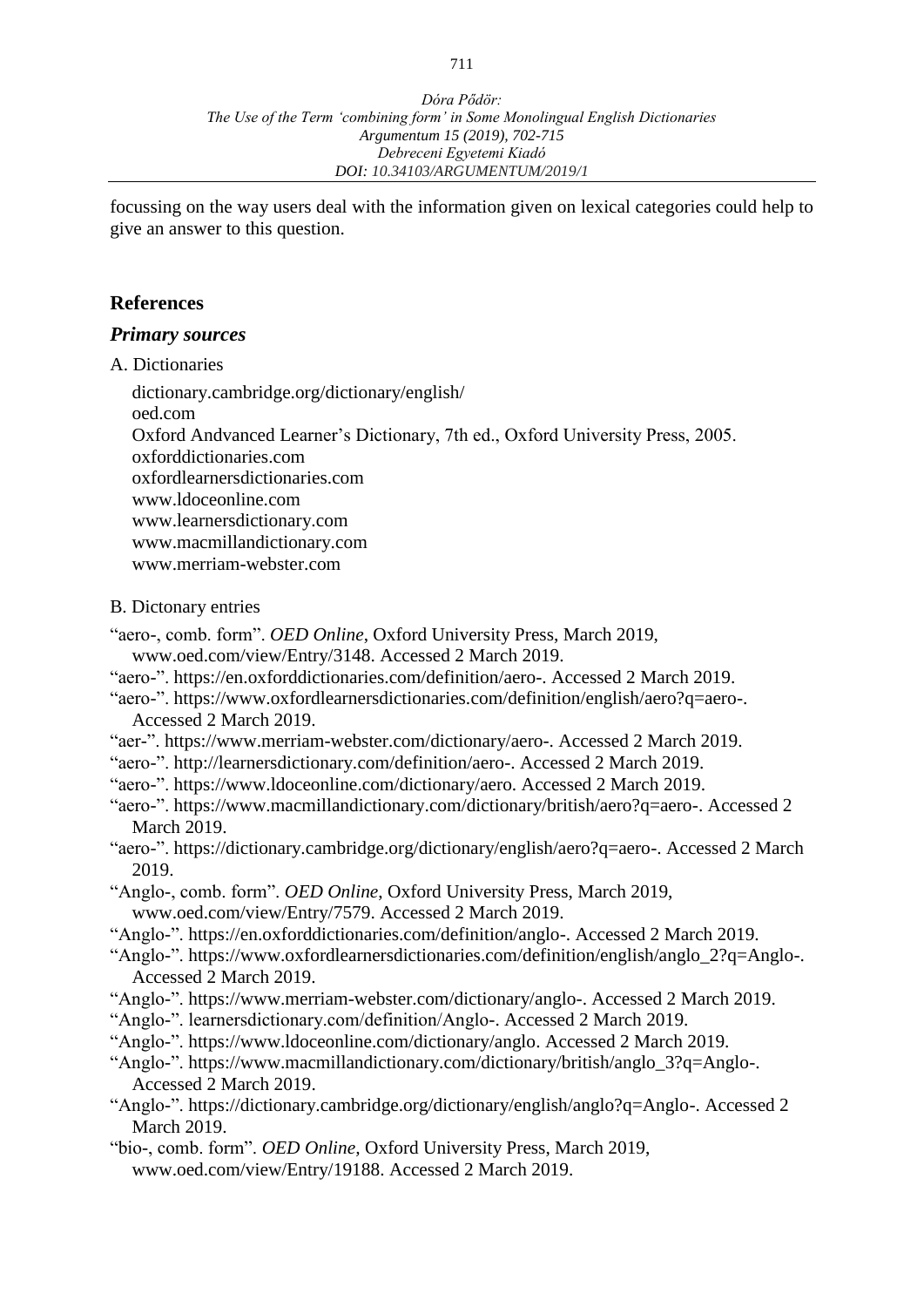- "bio-". [https://en.oxforddictionaries.com/definition/bio-.](https://en.oxforddictionaries.com/definition/bio-) Accessed 2 March 2019.
- "bio-". [https://www.oxfordlearnersdictionaries.com/definition/english/bio?q=bio-.](https://www.oxfordlearnersdictionaries.com/definition/english/bio?q=bio-) Accessed 2 March 2019.
- "bio-". [https://www.merriam-webster.com/dictionary/bio-.](https://www.merriam-webster.com/dictionary/bio-) Accessed 2 March 2019.
- "bio-". [http://learnersdictionary.com/definition/bio-.](http://learnersdictionary.com/definition/bio-) Accessed 2 March 2019.
- "bio-". [https://www.ldoceonline.com/dictionary/bio.](https://www.ldoceonline.com/dictionary/bio) Accessed 2 March 2019.
- "bio-". [https://www.macmillandictionary.com/dictionary/british/bio?q=bio-.](https://www.macmillandictionary.com/dictionary/british/bio?q=bio-) Accessed 2 March 2019.
- "bio-". [https://dictionary.cambridge.org/dictionary/english/bio?q=bio-.](https://dictionary.cambridge.org/dictionary/english/bio?q=bio-) Accessed 2 March 2019.
- "cephalo-, comb. form". *OED Online,* Oxford University Press, March 2019, www.oed.com/view/Entry/29794. Accessed 2 March 2019.
- "cephalo-". [https://en.oxforddictionaries.com/definition/cephalo-.](https://en.oxforddictionaries.com/definition/cephalo-) Accessed 2 March 2019.
- "cephal-". [https://www.merriam-webster.com/dictionary/cephalo-.](https://www.merriam-webster.com/dictionary/cephalo-) Accessed 2 March 2019.
- "combining, n.". *OED Online,* Oxford University Press, March 2019,
- [www.oed.com/view/Entry/36788.](http://www.oed.com/view/Entry/36788) Accessed 1 March 2019.

"combining form". [https://www.oxfordlearnersdictionaries.com/definition/english/combining](https://www.oxfordlearnersdictionaries.com/definition/english/combining-form?q=combining+form)[form?q=combining+form.](https://www.oxfordlearnersdictionaries.com/definition/english/combining-form?q=combining+form) Accessed 1 March 2019.

- "combining form". [https://en.oxforddictionaries.com/definition/combining\\_form.](https://en.oxforddictionaries.com/definition/combining_form) Accessed 1 March 2019.
- "combining form". [https://www.merriam-webster.com/dictionary/combining%20form.](https://www.merriam-webster.com/dictionary/combining%20form) Accessed 1 March 2019.

"combining form". [http://www.learnersdictionary.com/definition/combining%20form.](http://www.learnersdictionary.com/definition/combining%20form) Accessed 1 March 2019.

- "combining form". [https://www.ldoceonline.com/dictionary/combining-form.](https://www.ldoceonline.com/dictionary/combining-form) Accessed 1 March 2019.
- "combining form". [https://www.macmillandictionary.com/dictionary/british/combining-form.](https://www.macmillandictionary.com/dictionary/british/combining-form) Accessed 1 March 2019.
- "combining form". [https://dictionary.cambridge.org/dictionary/english/combining-form.](https://dictionary.cambridge.org/dictionary/english/combining-form) Accessed 1 March 2019.
- "electro-, comb. form". *OED Online,* Oxford University Press, March 2019, www.oed.com/view/Entry/60279. Accessed 2 March 2019.
- "electro-". [https://en.oxforddictionaries.com/definition/electro-.](https://en.oxforddictionaries.com/definition/electro-) Accessed 2 March 2019.
- "electro-". [https://www.oxfordlearnersdictionaries.com/definition/english/electro?q=electro-.](https://www.oxfordlearnersdictionaries.com/definition/english/electro?q=electro-) Accessed 2 March 2019.
- "electr-". [https://www.merriam-webster.com/dictionary/electro-.](https://www.merriam-webster.com/dictionary/electro-) Accessed 2 March 2019.
- "electr-". [http://learnersdictionary.com/definition/electro-.](http://learnersdictionary.com/definition/electro-) Accessed 2 March 2019.
- "electro-". [https://www.ldoceonline.com/dictionary/electro#electro\\_\\_2.](https://www.ldoceonline.com/dictionary/electro#electro__2) Accessed 2 March 2019.
- "electro-". [https://www.macmillandictionary.com/dictionary/british/electro?q=electro-.](https://www.macmillandictionary.com/dictionary/british/electro?q=electro-) Accessed 2 March 2019.
- "footed, adj.". *OED Online,* Oxford University Press, March 2019, [www.oed.com/view/Entry/72695.](http://www.oed.com/view/Entry/72695) Accessed 2 March 2019.
- "footed". [https://en.oxforddictionaries.com/definition/footed.](https://en.oxforddictionaries.com/definition/footed) Accessed 2 March 2019.
- "footed". [https://www.merriam-webster.com/dictionary/footed.](https://www.merriam-webster.com/dictionary/footed) Accessed 2 March 2019.
- "footed". [http://learnersdictionary.com/definition/-footed.](http://learnersdictionary.com/definition/-footed) Accessed 2 March 2019.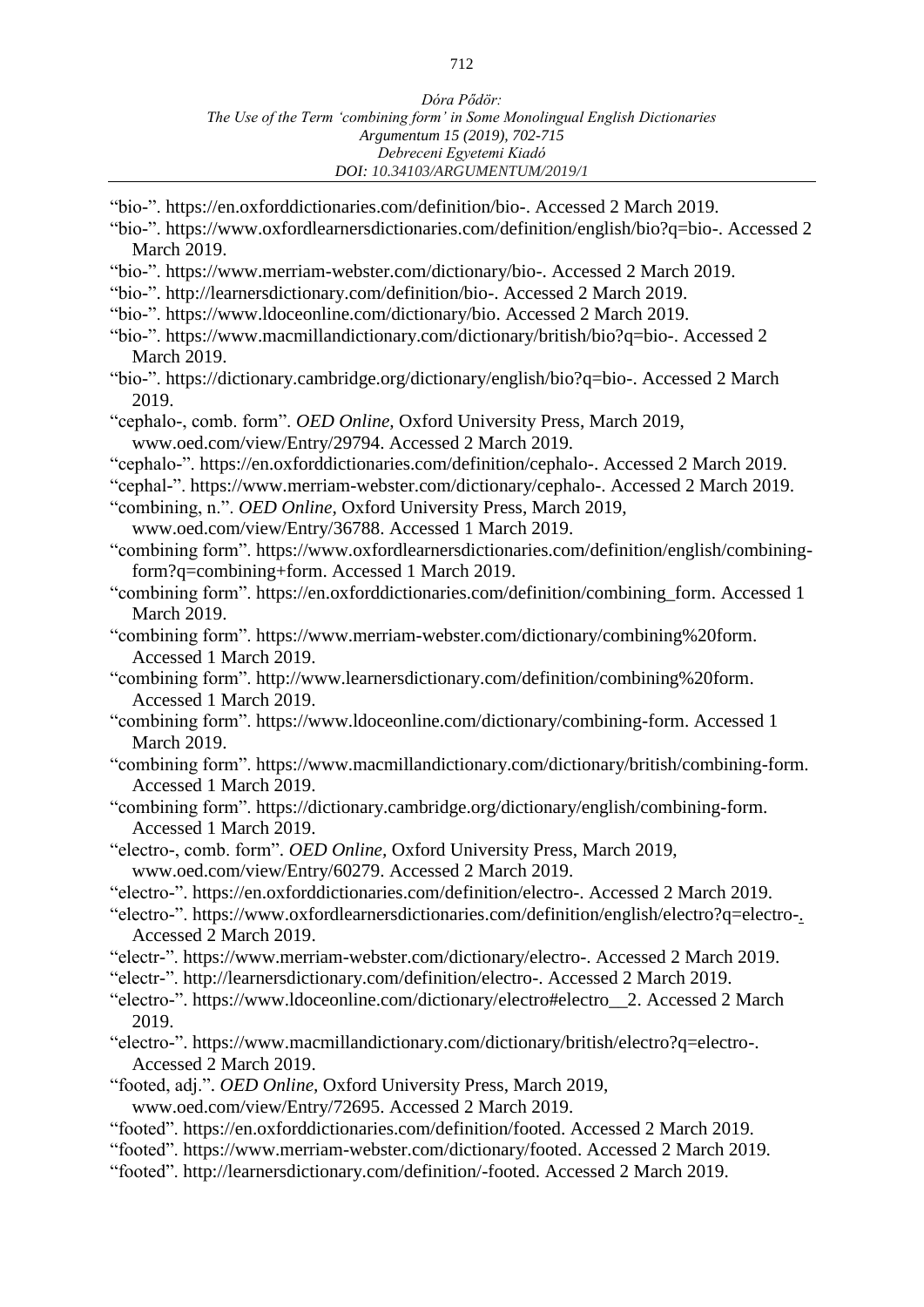- "-footed". [https://dictionary.cambridge.org/dictionary/english/footed?q=-footed.](https://dictionary.cambridge.org/dictionary/english/footed?q=-footed) Accessed 2 March 2019.
- "-graph, comb. form". *OED Online,* Oxford University Press, March 2019, www.oed.com/view/Entry/80824. Accessed 2 March 2019.
- "-graph". [https://en.oxforddictionaries.com/definition/-graph.](https://en.oxforddictionaries.com/definition/-graph) Accessed 2 March 2019.
- "-graph". [https://www.merriam-webster.com/dictionary/-graph.](https://www.merriam-webster.com/dictionary/-graph) Accessed 2 March 2019.
- "-graph". [http://learnersdictionary.com/definition/-graph.](http://learnersdictionary.com/definition/-graph) Accessed 2 March 2019.
- "-graphy, comb. form". *OED Online,* Oxford University Press, March 2019, www.oed.com/view/Entry/80855. Accessed 2 March 2019.
- "-graphy". [https://en.oxforddictionaries.com/definition/-graphy.](https://en.oxforddictionaries.com/definition/-graphy) Accessed 2 March 2019.
- "-graphy". [https://www.oxfordlearnersdictionaries.com/definition/english/graphy?q=-graphy.](https://www.oxfordlearnersdictionaries.com/definition/english/graphy?q=-graphy) Accessed 2 March 2019.
- "-graphy". [https://www.merriam-webster.com/dictionary/-graphy.](https://www.merriam-webster.com/dictionary/-graphy) Accessed 2 March 2019.
- "-graphy". [http://learnersdictionary.com/definition/-graphy.](http://learnersdictionary.com/definition/-graphy) Accessed 2 March 2019.
- "-graphy". [https://www.ldoceonline.com/dictionary/graphy.](https://www.ldoceonline.com/dictionary/graphy) Accessed 2 March 2019.
- "-like, suffix". *OED Online,* Oxford University Press, March 2019,
	- www.oed.com/view/Entry/108305. Accessed 3 March 2019.
- "-like". [https://en.oxforddictionaries.com/definition/-like.](https://en.oxforddictionaries.com/definition/-like) Accessed 3 March 2019.
- "-like". [https://www.oxfordlearnersdictionaries.com/definition/english/like\\_2?q=-like.](https://www.oxfordlearnersdictionaries.com/definition/english/like_2?q=-like) Accessed 3 March 2019.
- "-like". [https://www.merriam-webster.com/dictionary/-like.](https://www.merriam-webster.com/dictionary/-like) Accessed 3 March 2019.
- "-like". [http://learnersdictionary.com/definition/-like.](http://learnersdictionary.com/definition/-like) Accessed 3 March 2019.
- "-like". [https://www.ldoceonline.com/dictionary/like#like\\_\\_48.](https://www.ldoceonline.com/dictionary/like#like__48) Accessed 3 March 2019.
- "-like". [https://www.macmillandictionary.com/dictionary/british/like\\_5?q=-like.](https://www.macmillandictionary.com/dictionary/british/like_5?q=-like) Accessed 3 March 2019.
- "-like". [https://dictionary.cambridge.org/dictionary/english/like?q=-like.](https://dictionary.cambridge.org/dictionary/english/like?q=-like) Accessed 3 March 2019.
- "-lyse, comb. form". *OED Online,* Oxford University Press, March 2019, [www.oed.com/view/Entry/266386.](http://www.oed.com/view/Entry/266386) Accessed 3 March 2019.
- "-lyze". [https://www.merriam-webster.com/dictionary/-lyze.](https://www.merriam-webster.com/dictionary/-lyze) Accessed 3 March 2019.
- "mal-, prefix". *OED Online,* Oxford University Press, March 2019,
- [www.oed.com/view/Entry/112684.](http://www.oed.com/view/Entry/112684) Accessed 3 March 2019.
- "mal-". [https://en.oxforddictionaries.com/definition/mal-.](https://en.oxforddictionaries.com/definition/mal-) Accessed 3 March 2019.
- "mal-". [https://www.oxfordlearnersdictionaries.com/definition/english/mal?q=mal-.](https://www.oxfordlearnersdictionaries.com/definition/english/mal?q=mal-) Accessed 3 March 2019.
- "mal-". https://www.merriam-webster.com/dictionary/mal-. Accessed 3 March 2019.
- "mal-". http://learnersdictionary.com/definition/mal-. Accessed 3 March 2019.
- "mal-". [https://www.ldoceonline.com/dictionary/mal.](https://www.ldoceonline.com/dictionary/mal) Accessed 3 March 2019.
- "mal-". [https://www.macmillandictionary.com/dictionary/british/mal?q=mal-.](https://www.macmillandictionary.com/dictionary/british/mal?q=mal-) Accessed 3 March 2019.
- "mal-". [https://dictionary.cambridge.org/dictionary/english/mal?q=mal-.](https://dictionary.cambridge.org/dictionary/english/mal?q=mal-) Accessed 3 March 3 2019.
- "para-, comb. form". *OED Online,* Oxford University Press, March 2019,
- www.oed.com/view/Entry/137253. Accessed 3 March 2019.
- "para-, prefix1." *OED Online*, Oxford University Press, March 2019, [www.oed.com/view/Entry/137251. Accessed 3 March 2019.](http://www.oed.com/view/Entry/137251.%20Accessed%203%20March%202019)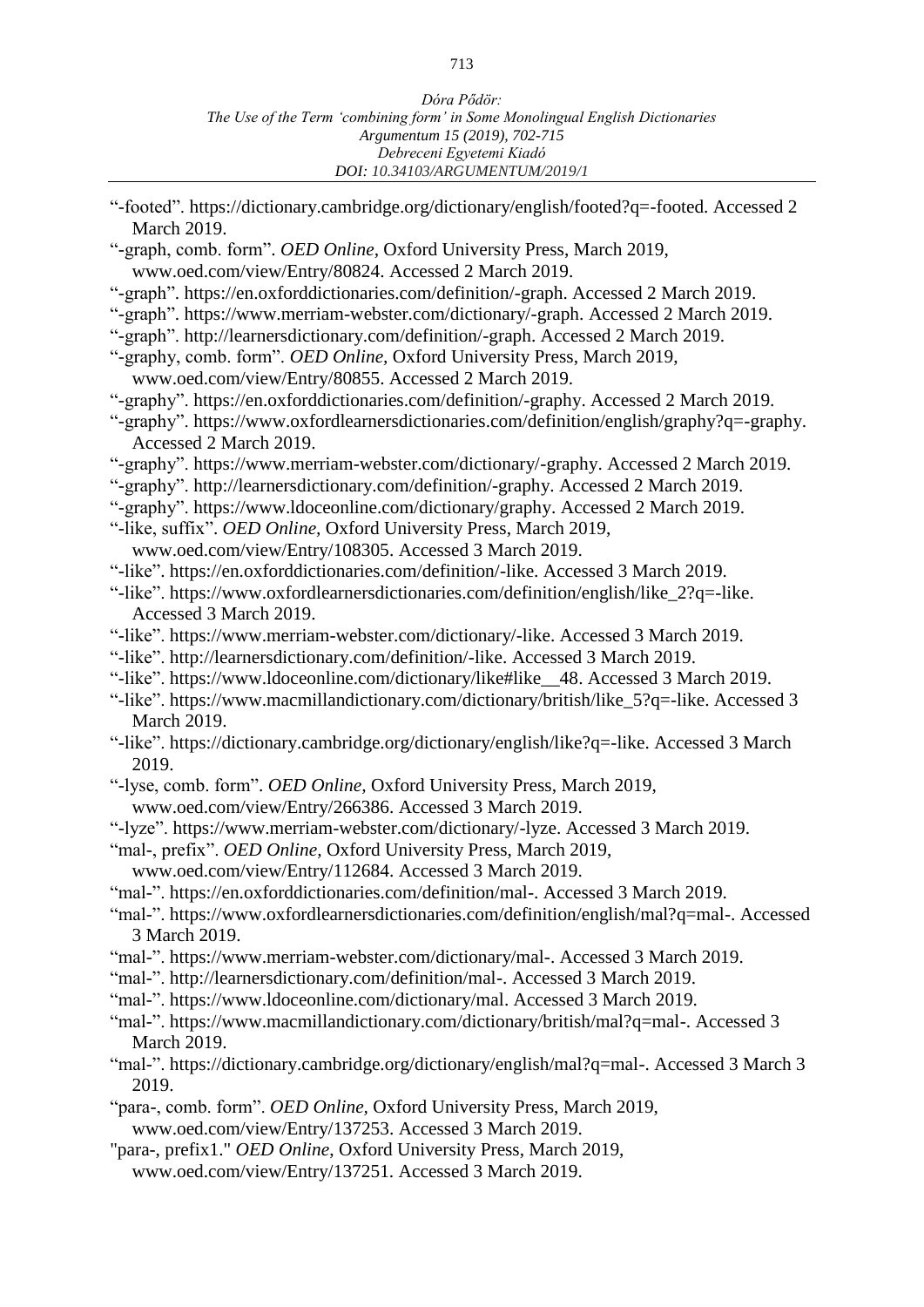| "para-, prefix2." OED Online, Oxford University Press, March 2019,                                       |
|----------------------------------------------------------------------------------------------------------|
| www.oed.com/view/Entry/137252. Accessed 3 March 2019.                                                    |
| "para- <sup>1</sup> ". https://en.oxforddictionaries.com/definition/para-. Accessed 3 March 2019.        |
| "para- <sup>2</sup> ". https://en.oxforddictionaries.com/definition/para-. Accessed 3 March 2019.        |
| "para-". https://www.oxfordlearnersdictionaries.com/definition/english/para_2?q=para-.                   |
| Accessed 3 March 2019.                                                                                   |
| "para-". (prefix) https://www.merriam-webster.com/dictionary/para-. Accessed 3 March 2019.               |
| "para-". (combining form) https://www.merriam-webster.com/dictionary/para-. Accessed 3                   |
| <b>March 2019.</b>                                                                                       |
| " <sup>1</sup> para-". (prefix) http://learnersdictionary.com/definition/para-. Accessed 3 March 2019.   |
|                                                                                                          |
| " <sup>2</sup> para-". (combining form) http://learnersdictionary.com/definition/para-. Accessed 3 March |
| 2019.                                                                                                    |
| "para-". https://www.ldoceonline.com/dictionary/para#para_4. Accessed 3 March 2019.                      |
| "para-". https://www.macmillandictionary.com/dictionary/british/para_3?q=para-. Accessed 3               |
| <b>March 2019.</b>                                                                                       |
| "para-". https://dictionary.cambridge.org/dictionary/english/para?q=para-. Accessed 3 March              |
| 2019.                                                                                                    |
| "-phobe, comb. form". OED Online, Oxford University Press, March 2019,                                   |
| www.oed.com/view/Entry/142570. Accessed 3 March 2019.                                                    |
|                                                                                                          |
| "-phobe". https://en.oxforddictionaries.com/definition/-phobe. Accessed 3 March 2019.                    |
| "-phobe". https://www.oxfordlearnersdictionaries.com/definition/english/phobe?q=-phobe.                  |
| Accessed 3 March 2019.                                                                                   |
| "-phobe". https://www.merriam-webster.com/dictionary/-phobe. Accessed 3 March 2019.                      |
| "-phobe". http://learnersdictionary.com/definition/-phobe. Accessed 3 March 2019.                        |
| "-phobe". https://www.ldoceonline.com/dictionary/phobe. Accessed 3 March 2019.                           |
| "-phobe". https://www.macmillandictionary.com/dictionary/british/phobe?q=-phobe.                         |
| Accessed 3 March 2019.                                                                                   |
| "-phobe". https://dictionary.cambridge.org/dictionary/english/phobe?q=-phobe. Accessed 3                 |
| <b>March 2019.</b>                                                                                       |
| "techno-, comb. form". OED Online, Oxford University Press, March 2019,                                  |
| www.oed.com/view/Entry/198460. Accessed 3 March 2019.                                                    |
| "techno-". https://en.oxforddictionaries.com/definition/techno-. Accessed 3 March 2019.                  |
|                                                                                                          |
| "techno-".                                                                                               |
| https://www.oxfordlearnersdictionaries.com/definition/english/techno_2?q=techno-.                        |
| Accessed 3 March 2019.                                                                                   |
| "techno-". https://www.merriam-webster.com/dictionary/techno-. Accessed 3 March 2019.                    |
| "techno-". http://learnersdictionary.com/definition/techno-. Accessed 3 March 2019.                      |
| "techno-". https://www.ldoceonline.com/dictionary/techno#techno_2. Accessed 3 March                      |
| 2019.                                                                                                    |
| "techno-". https://www.macmillandictionary.com/dictionary/british/techno_2?q=techno-.                    |
| Accessed 3 March 2019.                                                                                   |
| "techno-". https://dictionary.cambridge.org/dictionary/english/techno?q=techno-. Accessed 3              |
| <b>March 2019.</b>                                                                                       |
| "-wise, comb. form". OED Online, Oxford University Press, March 2019,                                    |
|                                                                                                          |
| www.oed.com/view/Entry/266214. Accessed 3 March 2019.                                                    |
| "-wise". https://en.oxforddictionaries.com/definition/-wise. Accessed 3 March 2019.                      |